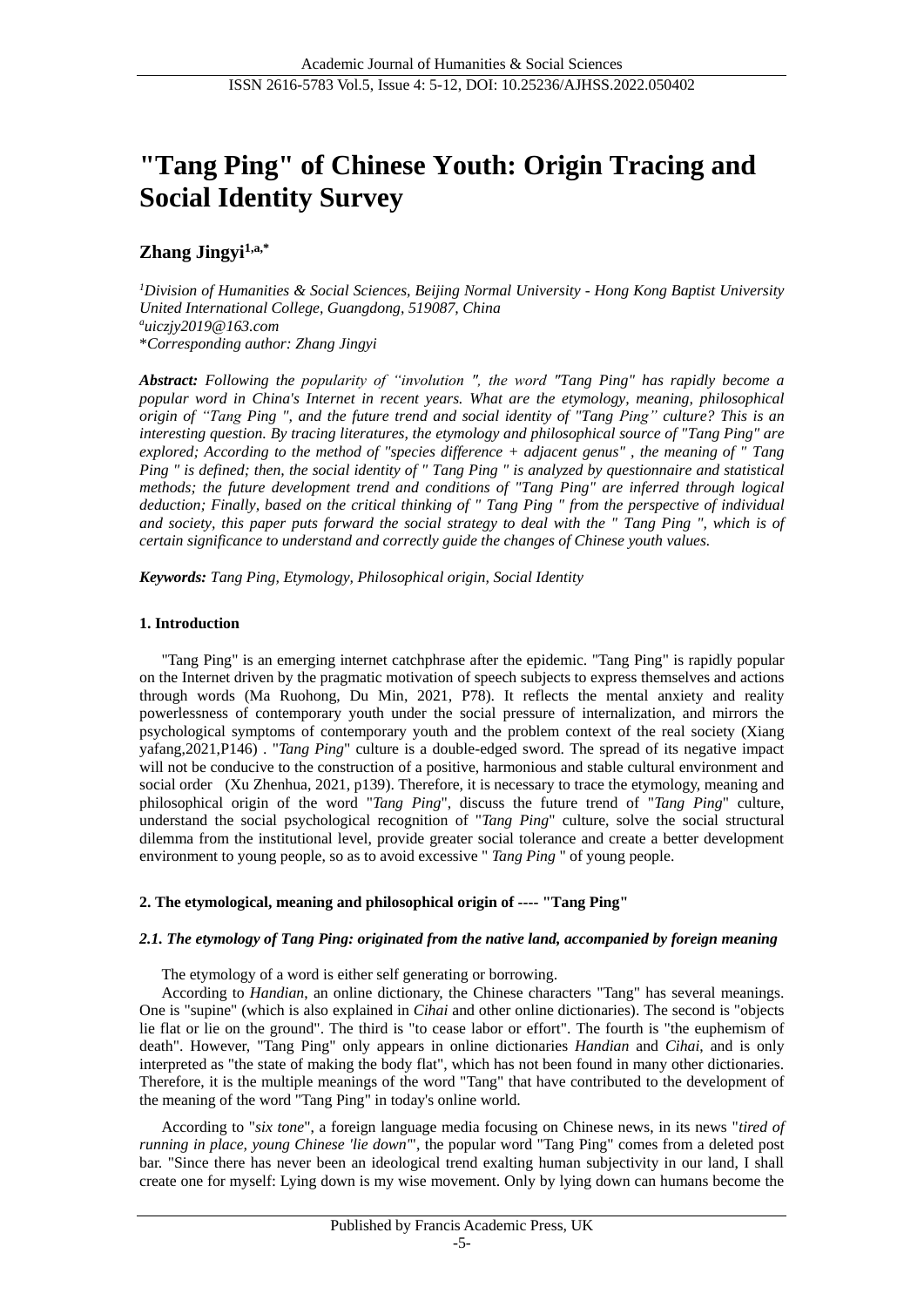measure of all things," the user wrote in his lying-down manifesto (Zhang Wanqing, Liu Mengqiu, 2021). The post has been resonated and supported by many young people, and the meaning of "Tang Ping" has also been enriched by followers. For example, " Tang Ping " is an action, not a feeling; Prioritize peace and tranquility of body and soul, choose to live a life of low desire, and do not "996" work to buy a house, get married, or have children; Accept your flaws instead of trying to change them; Dare not to identify money with happiness. The word "Tang Ping" has been popular on the Internet since then.

The creation and popularity of the word "Tang Ping" may be closely related to another word "*involution*" that appeared earlier. Although the word "*involution*" has not been found in various Chinese dictionaries, it has been popular on the Internet for several years.

"*Involution*", as an academic term, first appeared in German philosopher Kant's *The Critique of Judgment*, and was developed by Alexander Rovitch Goldenwitzer. He though, after a cultural mode reached a certain final form, it could neither be stabilized nor transformed into a new form, and the phenomenon of constantly getting more complex internally was called "involution". Later, college students cited it to refer to internal competition, emphasizing that competition is unnecessary, irrational, and destroys human spirit.

This generation of young people in China has experienced cruel in school study and after-school training from primary school and even kindergarten to high school. Their only goal is to get a good admission ranking in the college entrance examination. Since the admission quota of the college entrance examination is allocated by province, every student in a province participates in after-school training or everyone does not participate in after-school training, the result may be similar. What makes them feel helpless is that they may have to participate in more similar internal competition in their college study, future life and work, their thoughts may suddenly fall into confusion and stagnation. The emergence of the word "Tang Ping" is more likely to be the expression and presentation of their negative emotions.

The phenomenon of Chinese youth "Tang Ping" has long been seen in China's neighboring countries. At the beginning of the 21th century, the saying of three-throwing generations (no love, no marriage, no children), five-throwing generations (no house purchase and no communication except three-throwing), seven-throwing generations (no dream and no hope except five-throwing), and even all-throwing generations prevailed among the young people in South Korea. In Japan, similar otaku, herbivores, Buddhist youth and Heisei abandoned houses and so on appeared in the 1990s (Chen Gong, 2021).

Therefore, from the etymology, although the word "Tang Ping" was born in China, its derived meaning may be borrowed from neighboring countries.

## *2.2. The meaning of "Tang Ping": it has specific conceptual and color meaning*

Words generally include conceptual meaning, color meaning and grammatical meaning (Cao Yaodong, 2019, P24). The conceptual meaning of a word is the basis of the meaning of a word, the color meaning of a word is the additional meaning of a word, expressing people's feelings and experience, and the grammatical meaning of a word is the meaning beyond the meaning given by the grammatical structure after the word enters the grammatical combination, such as combination mode, combination function and so on. Here we only discuss the conceptual meaning and color meaning of "Tang Ping".

## *2.2.1. The conceptual meaning of "Tang Ping ": it indicates a lifestyle of low ambition*

How to define the concept of "Tang Ping"?

The most basic and common way to define a concept is "species difference + adjacent genus concept ".

According to various interpretations of "Tang Ping" in online literature, the so-called "Tang Ping" refers to an action that advocates choosing a life of low desire, not identifying money with happiness, and advocating abandoning wealth and family to lead a cynical life, etc. the adjacent genus concept of " Tang Ping " should be "life style".

The species difference is generally manifested in four aspects: nature, function, relationship and occurrence. From the life style of "Tang Ping" people expressed on the Internet, they do not want to get married, buy a house, communicate with others, pursue neither money nor work achievements.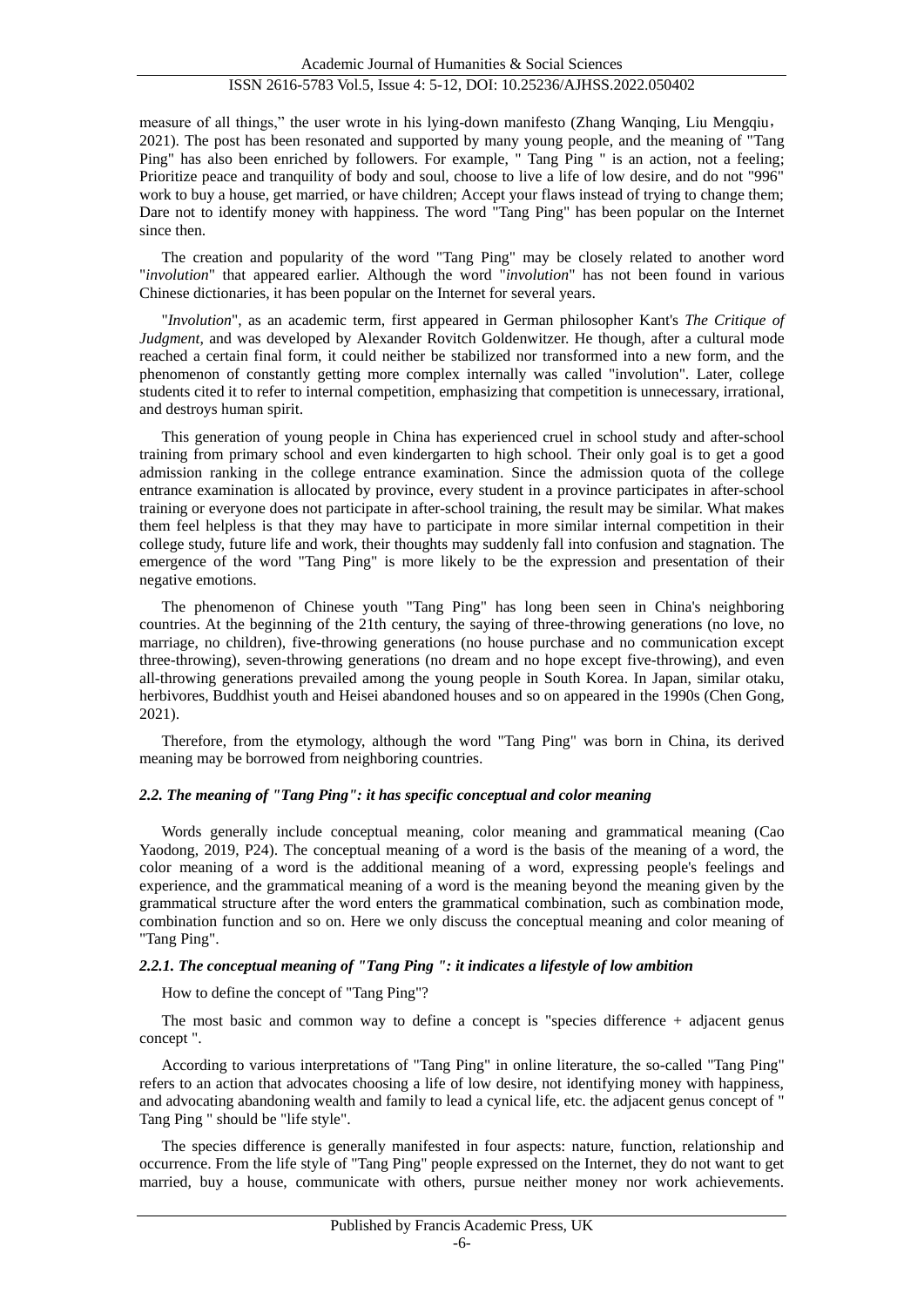Therefore, "Tang Ping" as a way of life, it is different from other ways of life lies in the nature of this lifestyle. The difference of "Tang Ping" lifestyle can be summarized as calm state of mind, low work intensity and income, low desire and low pursuit.

To sum up, the concept of "Tang Ping" can be defined as: "Tang Ping" is a way of life that maintains low desire and low pursuit with a calm state of mind and low work intensity and income.

#### *2.2.2. The color meaning of "Tang Ping": it is low-key but not necessarily morbid*

The color meaning of words is attached to the level of objective things. It is the sublimation of people's emotional experience and subjective consciousness (Cao Yaodong, 2019, P28). The word "Tang Ping" carries a strong emotional connotation.

Feelings are always from the heart, explicit in words, and finally put into practice.

From the heart, "Tang Ping" expresses that some persons are tired of the pressure of life or work. Since this land has been making people mark time like a scroll, it is bound to bore people who had to participate in countless competitions in order to pursue success, but were unable to get something in the end.

From the perspective of speech, "Tang Ping" people most often use negative words such as "no" and "don't want". These have become their mantra and even their motto.

From the perspective of behavior, "Tang Ping" people adopt a low-key after calm, low desire, low work intensity, low income and low consumption.

So, "tired", "don't want to", "low-key" has become the emotional label of "Tang Ping". Is this morbid? Not sure.

## *2.2.3. The philosophical origin of "Tang Ping": it has the imprint of Laotse-Chuangtzu philosophy of inaction*

The word "Tang Ping" seems to express a language ridicule of young people on life. In fact, it is a refined language to express a life attitude chosen by Chinese young people in the face of pressure and setbacks in the post epidemic period. It is not only a language expression, but also a philosophy of life. Therefore, it is necessary to trace the philosophical origin of "Tang Ping".

Many views of inaction philosophy of ancient Chinese Taoism are similar to today's "Tang Ping" philosophy. Perhaps this is the philosophical origin of "Tang Ping".

*Zhuangzi Heaven and Earth* says: "no joy in long life, no grief in early death, no honor in affluence, no shame in poverty" (Zhuangzi, 2013, P114). While *Zhuangzi• Mastering Life* says: "he wanders beyond the dirt and dust; free and easy, tending to nothing is his job" (Zhuangzi, 2013, P179). These views of not pursuing wealth, not pursuing fame, not pursuing career are very similar to the "don't want" philosophy of today's "Tang Ping" people, aren't they?

In *Zhuangzi • Free and Easy Wandering*, "When the tailorbird builds her nest in the deep wood, she uses no more than one branch. When the mole drinks at the river, he takes no more than a bellyful" (Zhuangzi, 2013, P33). In *Zhuangzi • Giving Away A Throne*, "When the sun comes up, I work; When the sun goes down, I rest. I wander free and easy between heaven and earth, and my mind has found all that it could wish for" (Zhuangzi, 2013, P262). Isn't it just the low desire life advocated by " Tang Ping "people that only seeks a roof over their heads, food and clothing, and advocates a nine-to-five comfortable life?

*Zhuangzi• The Secret Of Caring For Life* says: "your life has a limit, but knowledge has none. If you use what is limited to pursue what has no limit, you will be in danger" (Zhuangzi, 2013, P48) This is very similar to the reason why people choose Tang Ping because they are tired of the blow and destruction of human spirit caused by the unnecessary and irrational inner scroll competition.

Laotse-Chuangtzu's inaction philosophy may not be the mainstream in Chinese history, but it has also deeply affected generations of Chinese people. This generation of young people is deeply affected by the internal competition and suffers the double blow of the epidemic to people's economy and life. Laotse-Chuangtzu's inaction philosophy may have some soil for rebirth.

However, the inaction advocated by Taoism is a kind of survival wisdom, not the ultimate goal. Laotse's Tao Te Ching says that "Tao always does nothing but does everything" (Laotse, 2017, p1700). Therefore, the essence of Laotse-Chuangtzu's philosophy is to act according to the laws of nature and achieve positivity with negativity. If today's young people choose "Tang Ping" under the influence of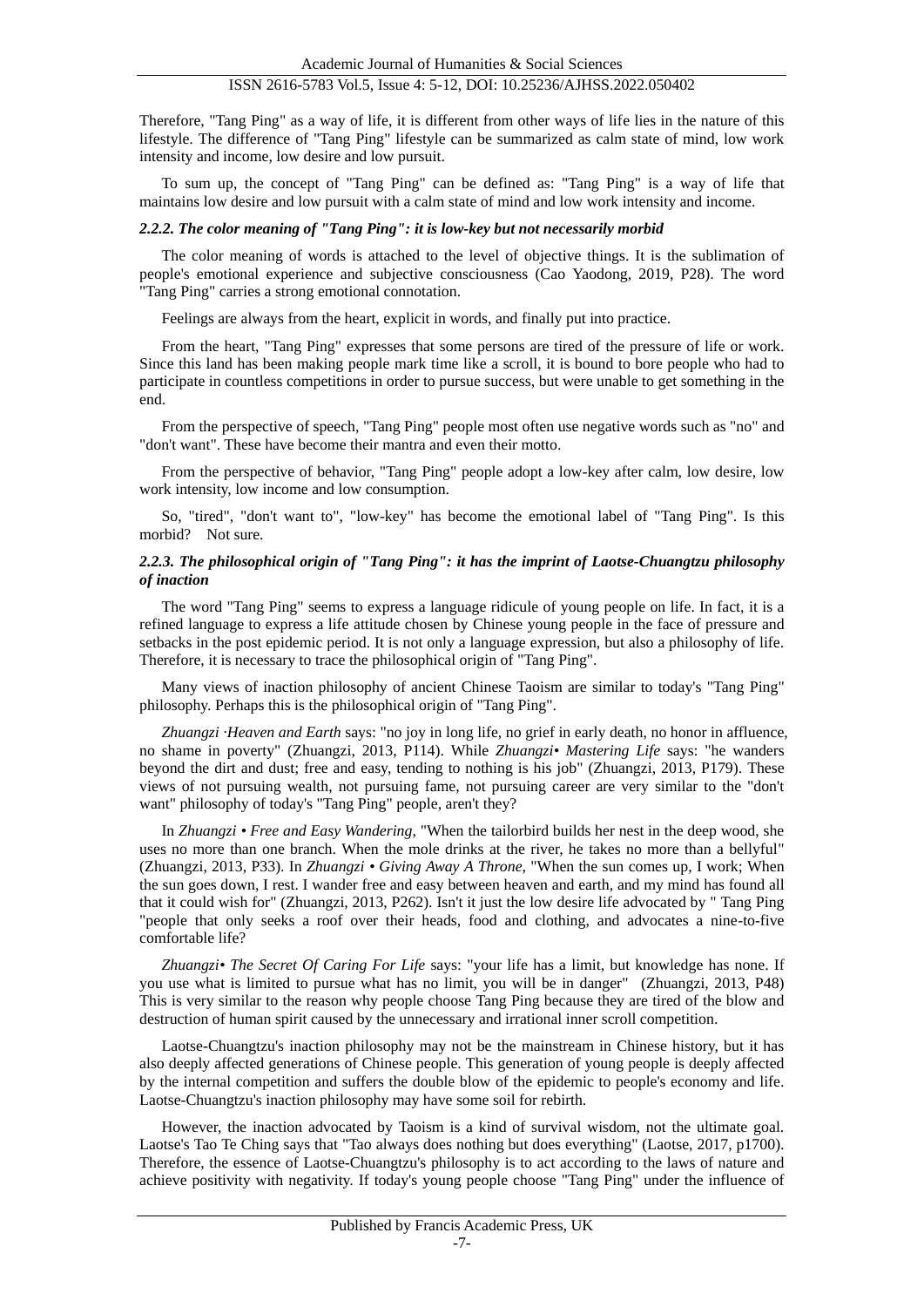Laotse-Chuangtzu's philosophy of inaction, I wonder whether they can follow Laotse-Chuangtzu's philosophy and eventually do everything. Will society recognize this?

## **3. A survey of social identity of "Tang Ping"**

In order to understand Chinese people's social recognition of the word "Tang Ping", an online questionnaire was specially designed for Chinese youth. Within one week, 674 responses were obtained and statistical analysis was performed using software SPSS19.

## *3.1. There are both consensus and disagreement on the cognition of "Tang Ping" in the society*

The questionnaire investigates Chinese people's cognition of "Tang Ping" from four aspects: familiarity, word explanation, reason speculation and consequence judgment. See Figure 1.

As can be seen from the figure, most people know or even are familiar with the word "Tang Ping", but the interpretation of it is divided. Nearly half of the respondents described "Tang Ping" as a form of "gnawing or decadent life without work (study)", while the other half described "playing while working or preparing for the future ". For the reason of "Tang Ping", it also shows cognitive confusion. More than half of the people believe that it is a subjective reason, which is "personal value orientation", but more people believe that there are objective reasons, which are "individuals can survive depending on family without efforts", or "too much work pressure ". As for the consequences of "Tang Ping", most people agree that it is "bad for individual, country and society".



*Figure 1: Cognition of "Tang Ping".*

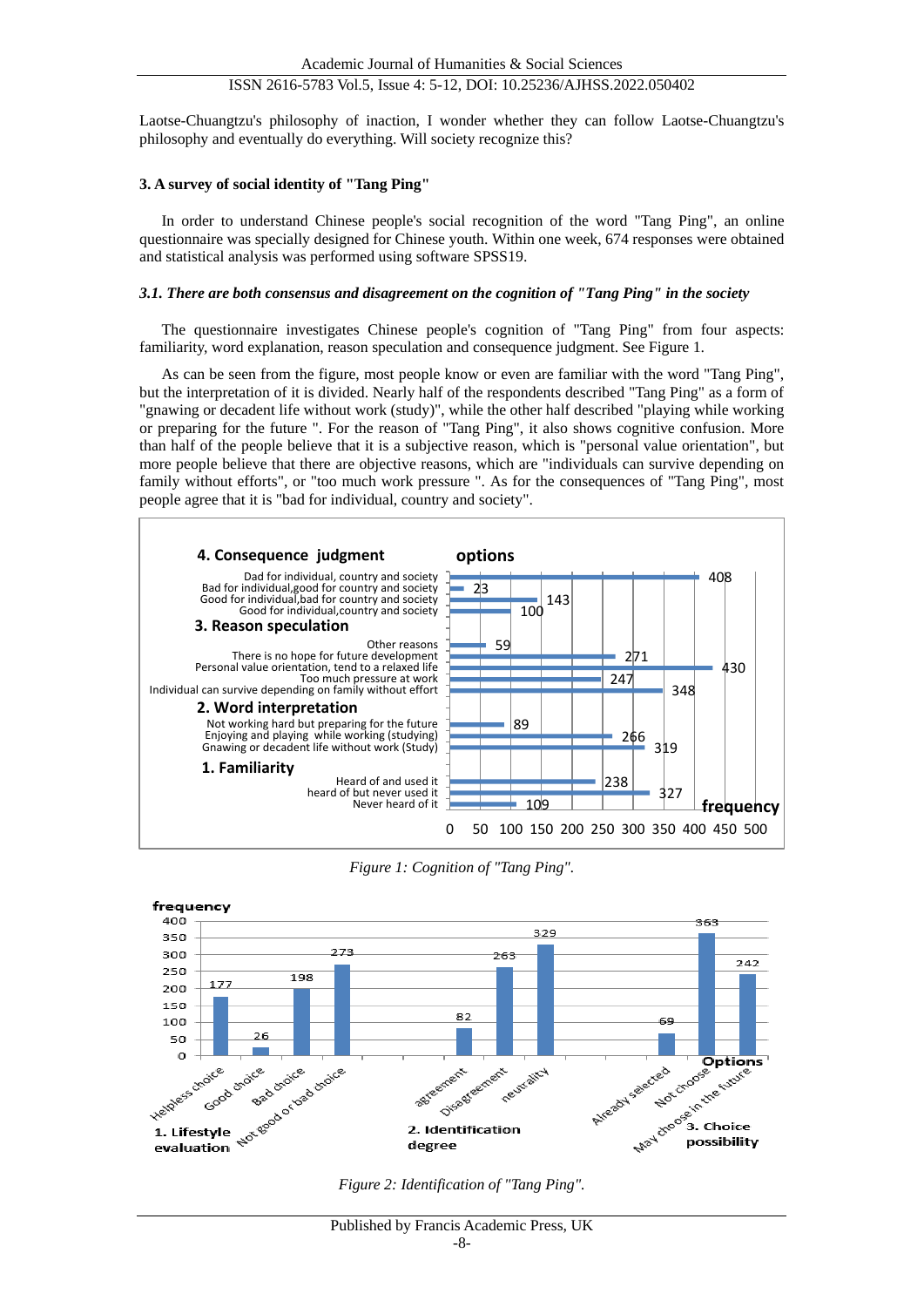The questionnaire investigates Chinese people's psychological identification of "Tang Ping" from three aspects: lifestyle evaluation, identification degree and choice possibility. As for the "Tang Ping" view of life, more people hold a neutral attitude towards it, but they will not choose it, indicating that modern young people on the one hand hold a more tolerant attitude towards it, on the other hand, they are not sure about it and will not easily follow it. But it should be noted that more than 30% of people do not rule out possible choices in the future. See Figure 2.

## *3.2. There are many subject differences in the social identification of "Tang Ping"*

Chi-square test was used to determine whether there were significant differences in the identification of "Tang Ping" among the basic characteristics of the respondents.

SPSS 19 was used to test it, and it was shown that any expected frequency in this study was greater than 5, so chi-square test could be used. When  $P < 0.05$ , there is a significant difference. As can be seen from the data in Table 1, there are no significant differences in all option variables among respondents of different city categories.

|                    | Chi-square test (asymptotic sig. (bilateral)) |               |                                                                      |       |               |             |
|--------------------|-----------------------------------------------|---------------|----------------------------------------------------------------------|-------|---------------|-------------|
| Variables          |                                               |               | 8. Familiari 9. Definiti 11. Consequen 12. Evaluati 13. Identificati |       |               | 14. Choice  |
|                    | ty                                            | <sub>on</sub> | ce                                                                   | on    | <sub>on</sub> | possibility |
| Gender             | 0.085                                         | 0.247         | 0.855                                                                | 0.000 | 0.132         | 0.677       |
| Age                | 0.000                                         | 0.007         | 0.000                                                                | 0.000 | 0.000         | 0.000       |
| <b>Unit Nature</b> | 0.000                                         | 0.021         | 0.000                                                                | 0.111 | 0.052         | 0.009       |
| City<br>Category   | 0.634                                         | 0.618         | 0.761                                                                | 0.959 | 0.821         | 0.626       |

*Table 1: Chi-square test values.*

In terms of gender, there was only a significant difference in the evaluation of "Tang Ping". The data not displayed showed that men were more likely than women to say Tang Ping was a helpless choice, probably because men may be under more pressure in life or work.

There are significant differences across age groups in each survey. Specific statistics show that people in their 20s and 30s are more different from other age groups. this age group all has the largest proportion of people on these options, such as " heard of and used it", " enjoying and playing while working " and " good for individuals, bad for country and society", " helpless choice" , "disagreement", "may choose in the future". To explore the reasons, young people in the age group of 20-30 years old have experienced two different forms of involution life (cruel college entrance examination and relaxed college course examination). These people are still under the age of 30. Although some people choose "Tang Ping", they think they may rise up in the future, so they think that "Tang Ping" is to enjoy while working; although some people haven't chosen "Tang Ping" yet, they don't know whether they can get rid of pressure and succeed in the future, so they think they may choose "Tang Ping" in the future. Therefore, they become the most contradictory age group.

There are also many differences in the cognition and identity of "Tang Ping" among people with different unit nature. The specific data show that the proportion of school students who have "heard of and chosen Tang Ping " is the highest, while the proportion of people at work is generally low, which may be related to the fact that the study at school shows the characteristics of "Involution" struggle more than other jobs in society; Although most people believe that " Tang Ping " represents a "decadent life", more people in administrative institutions or state-owned enterprises and central enterprises believe that " Tang Ping " represents "enjoying and playing while working". This may be because the work of administrative institutions or state-owned enterprises and central enterprises is less stressful and less likely to be promoted than that of private enterprises. Their work itself is similar to "Tang Ping ".

Through investigation and analysis, it can be found that although COVID-19 has brought different influences to Chinese people, it is not the main reason for the "Tang Ping" of young people. More factors may still be "Involution".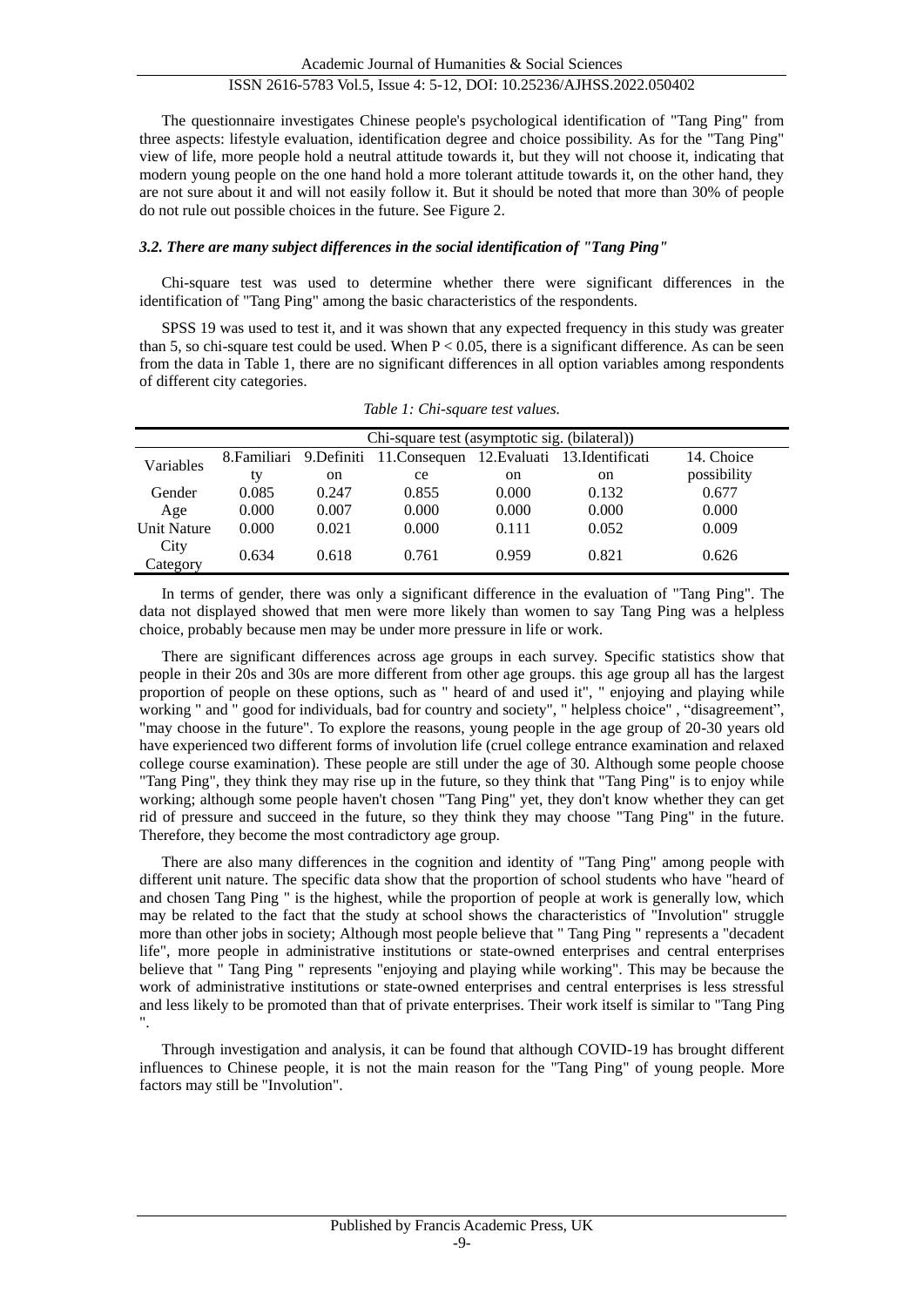## **4. Analysis of the future development of "Tang Ping"**

## *4.1. The future development of "Tang Ping" has three directions: "Rouse", "Tang Ping" and "Decadence"*

The life philosophy of "Tang Ping" shows that a group of young people are tired of endless inner struggle, disappointed and dissatisfied with the upgrading of life or work, and thus lose the motivation to pursue success. At this time, they choose "Tang Ping" instead of directly abandoning themselves, which shows that they are not willing to be decadent. From the perspective of logical deduction, the future development is no more than three directions: first, rouse; the second is to continue "Tang Ping", and the third is decadence. See Figure 3.



*Figure 3: The future development of "Tang Ping" philosophy.*

#### *4.2. The development trend of "Tang Ping" depends on personal cognition and social conditions*

Whether the future trend of "Tang Ping" is rouse, or continuing Tang Ping, or decadence depends on "Tang Ping" people's cognition and social conditions they will encounter in the future.

If they take "Tang Ping" as a short rest when they are tired, once they meet a good development opportunity in their future life or work, they are likely to rise again. Because they choose to "lie down", originally just unwilling but powerless. Now the opportunity is back, and the momentum is there, then, doing nothing will become doing all.

If "Tang Ping" people make it a habit to take for granted, or if their living or working environment doesn't change much, "Tang Ping" people may stay that way. Because this less stressful state of life or work can make them feel comfortable, they will not change even if there is a little opportunity to change. Inaction is always inaction.

If "Tang Ping" people regard "Tang Ping" as decadence that cannot extricate themselves, or indulge in gnawing, or their living and working environment is getting worse and worse, their life desire has to be lower and lower to adapt to the bad environmental changes, they may become more and more disappointed and decadent, and inaction will become doing nothing.

Therefore, in the future, it will not be surprising that words such as "rise", "struggle" will prevail, as well as similar slogans such as "decadence", "decline" will prevail.

#### **5. Thinking on social coping methods of "Tang Ping"**

#### *5.1. "Tang Ping" is a legitimate choice, but it may erode society*

What should we think of "Tang Ping"?

From an individual point of view, first of all, everyone has the right to choose their own lifestyle. We can't blame or even abuse someone because he chooses "Tang Ping". The emergence of the " Tang Ping " lifestyle, imitated by many young people, not only shows that young people are becoming more and more self-conscious, they will not care about traditional habits or other people's eyes, but also shows that society is becoming more and more tolerant. Secondly, people's body and mind need balance to maintain health. Many people choose Tang Ping because they feel tired in body and mind. And the low desire life of "Tang Ping" can keep his mind calm, so that his body and mind can rest. Thirdly, the "Tang Ping" person only keeps himself a life of minimum consumption, which does not increase the burden on society. From this point of view, "Tang Ping" itself is beyond reproach. Fourth, some people do not choose "Tang Ping", not because they do not want "Tang Ping", he may be forced not to want. "Tang Ping" is sometimes a helpless choice, not "Tang Ping" is also sometimes a helpless one.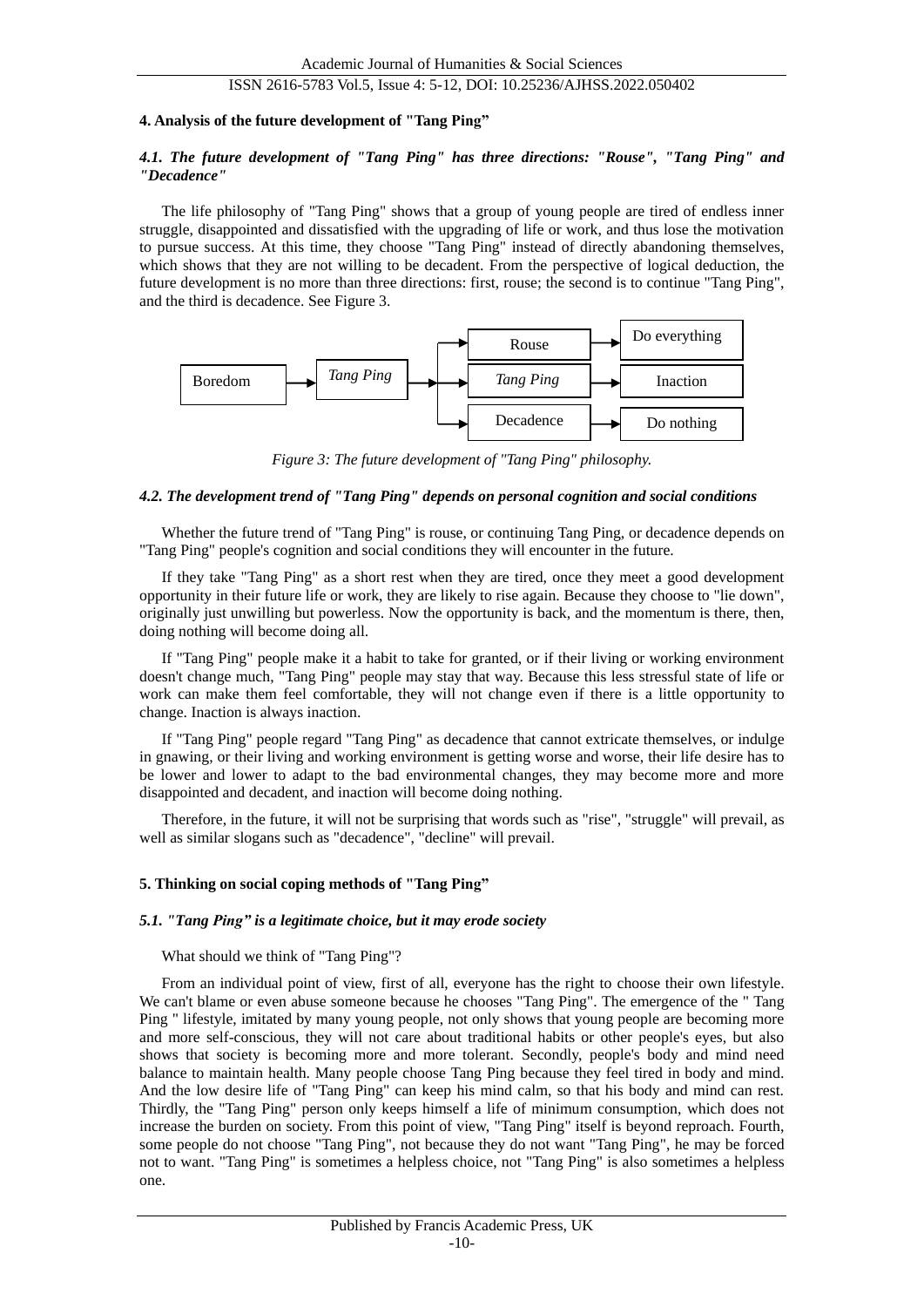From a social point of view, first of all, "Tang Ping" as a social psychology, its spread will erode the society. "Tang Ping" deviate from the lifestyle of mainstream society. It would deactivate social life. Secondly, the essence of some people's "Tang Ping" life is gnawing and decadent, which will be a way of life that destroys individuals, families and society. Thirdly, everyone will face many problems in life, if everyone gives up pursuing and chooses "Tang Ping" when encountering difficulties, the development and progress of society will lose momentum.

## *5.2. "Tang Ping" reveals some institutional problems that need to be actively dealt with*

## What should society do about "Tang Ping"?

Too many coincidences in one thing means they're not coincidences. If we think "Tang Ping" is a problem, then when more and more young people choose "Tang Ping", at least it shows that there is something wrong with our system. Perhaps the first thing society should do is to review our system and understand the institutional problem behind "Tang Ping": Is our social stratum solidified? Is there a shortage of communication between us and vulnerable groups? Do we have too little help for socially disadvantaged groups? Second, society should revise our system to encourage those who choose "Tang Ping" to rise again: it should provide a shade for them to take a break when they feel tired, but also, when appropriate, encourage them to get up and face life more positively. Third, society should also build a protective wall to prevent "Tang Ping" from becoming a trend. At present, " Tang Ping "people is only a small part of the society, most of the people in the society still belong to the strong running with tears, but even the best machine will be scrapped if it runs continuously at full load for a long time. Sometimes it is the constant struggle of others (such as other family members) that creates the foundation for "Tang Ping". Those "Tang Ping" people should stop "Tang Ping" at the right time so that others can have a rest. So, sometimes, we should also timely say to those: you should get up!

## **6. Conclusion**

From an etymological point of view, it is the multiple meanings of the word "Tang" that have contributed to the development of the meaning of the word "Tang Ping" in today's online world. The word "Tang Ping", related to the background of "involution", was born in China, but its derivative meaning may be borrowed from neighboring countries.

By definition, "Tang Ping" is a lifestyle of low desire and pursuit with a calm mind and low work intensity and income. "Tired", "don't want to", "low-key" are its emotional label.

Many viewpoints of ancient Chinese Taoist "Inaction" philosophy are similar to the propositions of "Tang Ping". Perhaps this is the origin of "Tang Ping" philosophy. However, Taoism's seemingly negative "doing nothing" is ultimately for positive" doing everything", and the current "Tang Ping" trend of Chinese youth is not clear.

In terms of cognition, most people in Chinese society are familiar with the word "Tang Ping", but there are different interpretations of it, and the causes of its emergence show cognitive confusion.

In terms of identity, people of different genders only have significant differences in the evaluation of "Tang Ping", while people of different ages have significant differences in all variables, while unit nature has significant differences in most variables, and city category has no significant differences in all option variables.

The future development direction of "Tang Ping": One is rouse; another is to continue "Tang Ping", the third is decadence. How to go will depend on the individual cognition of "Tang Ping" people and the changes of social conditions in the future.

From a personal point of view, "Tang Ping" is a lifestyle choice with rights and it itself is beyond reproach. Sometimes "Tang Ping" is a helpless choice, sometimes not "Tang Ping" is also a helpless choice.

From a social point of view, "Tang Ping" as a way of life deviated from the mainstream society, its spread will erode the society.

When more and more young people choose "Tang Ping", it shows that there are problems in some aspects of our system. Society should revise our system, encourage those "Tang Ping" people to rise up again, and build a protective wall to prevent "Tang Ping" from becoming a trend.